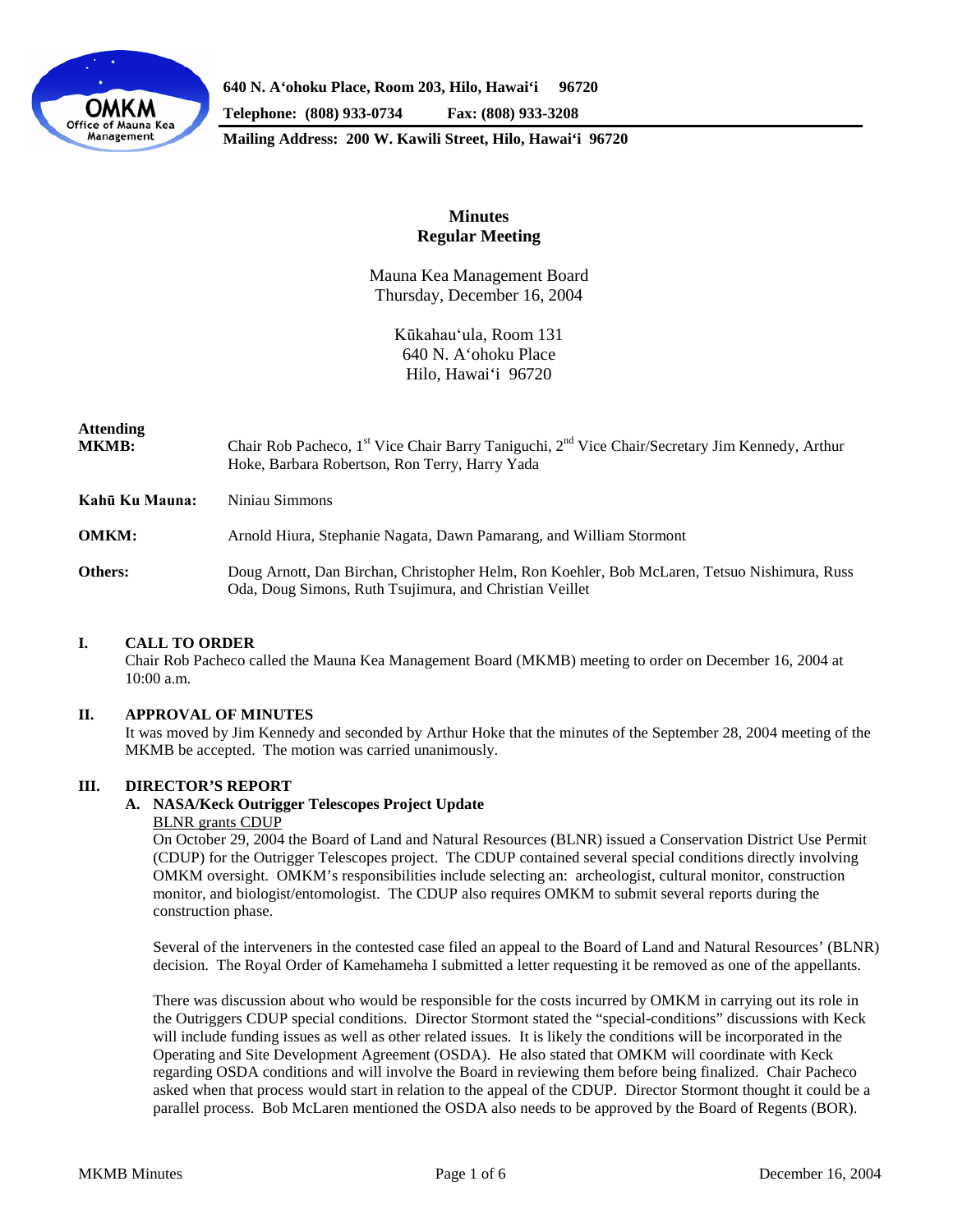## Update on the Design Review Process and Environmental Impact Statement

Following the decision by BLNR, OMKM resumed the Design Review Process (DRP). The Design Review Committee (DRC) met on December 3, 2004 to discuss Phase 3 of the process. Scheduling of the fourth phase is pending.

It is anticipated the Federal Environmental Impact Statement will be finalized in late December or early January. A record of decision will follow about a month later.

# **B. Administrative Rules Development**

The BOR approved the legislative package which includes a proposal by the University to seek rule making authority. Mr. Morihara is currently working with DLNR on the enforcement aspects.

### **C. Commercial Permitting Authority**

Associate Director Nagata reported the Attorney General for DLNR opined it was legal for the BLNR to transfer the commercial permitting authority to the University. OMKM will be asking the BOR at its January 2005 meeting to accept the permitting authority as well as issue permits under the University's name with the same conditions as the DLNR permits.

Following approval by the BOR, OMKM plans to develop new temporary UH permits. Barry Taniguchi clarified that UH does not have a permitting process but plans to modify the DLNR permits while working on a permanent process. Director Stormont added that Associate Director Nagata and two board members met with commercial operators earlier this month to inform them of the Office's intentions. OMKM plans to bring non-permitted operators up-to-date. Associate Director Nagata added OMKM will hire a consultant to study the commercial tour activities situation including carrying capacity, permit conditions and fees. The objective is to develop a permanent commercial tour activities policy for the University.

If the BOR approves the transfer of authority and acceptance of fees, the fees will be deposited into an account at UHH and used specifically for management functions of the mountain. Ruth Tsujimura stated that the fees will be deposited into a special fund already established by the legislature. The fund allows for the deposit of fees and expenditure of funds related to the management of real property, e.g., Mauna Kea .

Ms. Simmons asked if there was a cap on the number of commercial permits allowed. Director Stormont replied there are currently nine permits under DLNR. When the permitting process is transferred to the University, OMKM plans to develop three types of permits that will give the office more flexibility in managing commercial operations. Currently companies can operate two 15 passenger vans at any one time. They also have an opportunity to apply for special requests to conduct daytime tours.

#### **D. Wēkiu Bug Management**

Associate Director Nagata reported the Office has applied and received approval from DLNR to install data loggers on the summit. Bishop Museum personnel will place data loggers in both known wēkiu bug habitat and areas where the bug does not exist. The loggers are designed to collect information on temperature and relative humidity every 15 minutes. The Office received permission from Kahu Kū Mauna Council to install data loggers and conduct surveys on Pu'u Lilinoe.

The Office received a request from Dan Rubinoff, a Professor with the College of Tropical Agriculture and Human Resources at UH Manoa, to study the wēkiu bug. Professor Rubinoff plans to study the life history of the bug through a captive rearing protocol and field research. His proposal was presented to a wēkiu bug scientific advisory committee where it was positively received. He will finalize his proposal and budget and present it to the committee in January. This will be a two to three year study and will be specific to the wēkiu bug.

The graduate class at UHM is in the process of completing its draft of a resources management plan. When a copy is received it will be distributed to the Board.

#### **E. Visitor Information Station (VIS) Renovations**

Earlier this year the Mauna Kea Observatory Outreach Committee (MKOOC) conducted a survey of visitors and users at the VIS. Recommendations were categorized into three phases. Director Stormont described phase one. This phase involves rearranging the interior of the VIS, re-flooring, separating the bookstore and theatre, simplifying some of the exhibits, and creating immediate visitor/staff interaction opportunities. Observatory directors have agreed to offer \$75,000 to have immediate renovations done. David Byrne, Ron Koehler and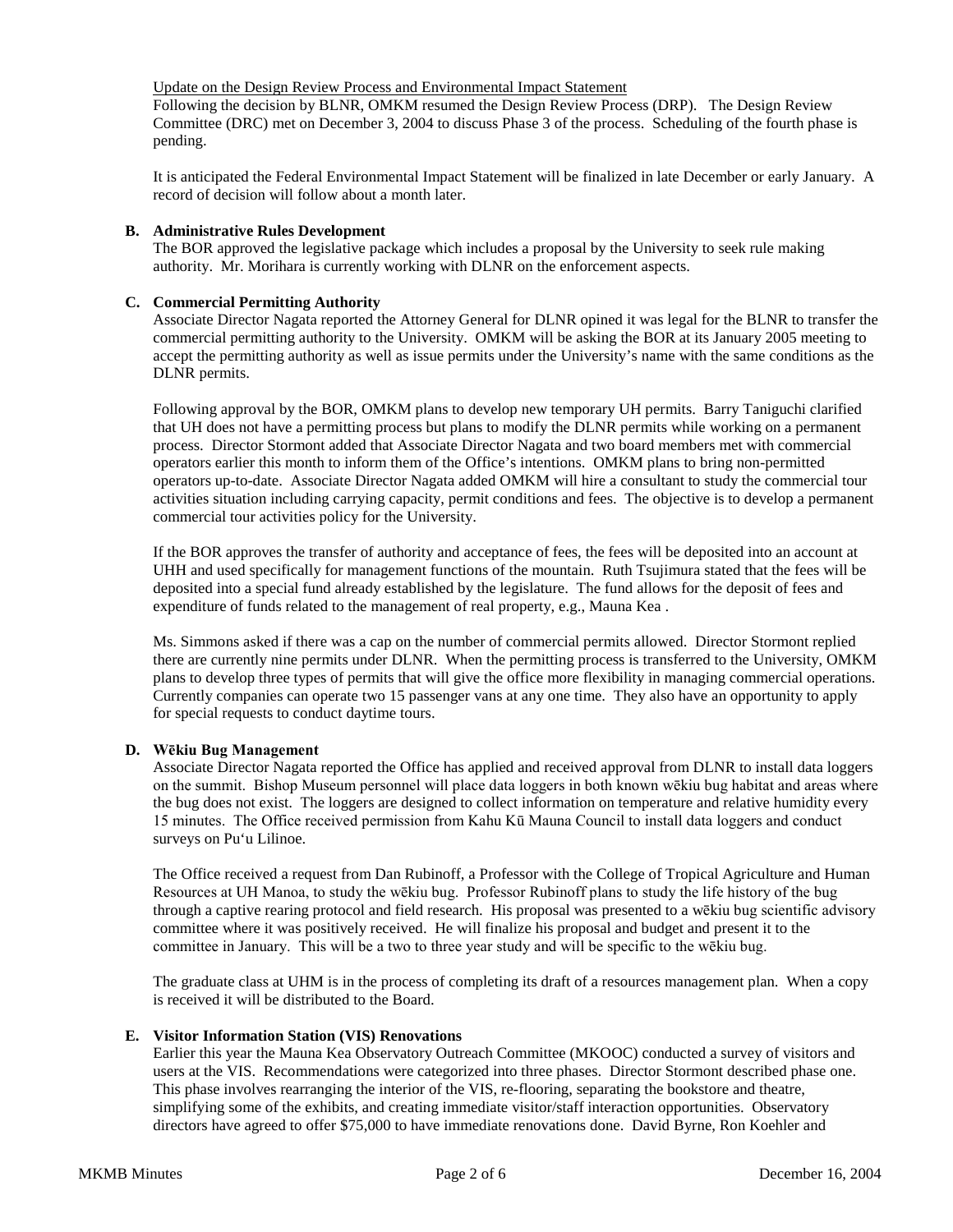Director Stormont are part of a sub-committee looking at how to optimize the use the \$75,000. They are looking at Spring and Fall to complete the renovations. The footprint of the VIS will remain the same. A proposal for federal funding was submitted as part of a UH system package.

## **F. Recruitments**

#### New Ranger

The recruitment for a new ranger is nearly completed and an offer made. RCUH is finalizing the hiring process. It is estimated the new ranger will start in mid-January.

# Environmental Health and Safety Technician (UHH)

This recruitment is nearly complete. OMKM and UHH are co-funding a full time position for an Environmental Safety Technician. OMKM is contributing 50% in funding for this position. This person will assist UHH's Environmental Safety Officer in coordinating with observatories and overseeing overall compliance with environmental rules and regulations. Earlier this month the Mauna Kea Support Services Oversight Committee met with Environmental Health and Safety Officers from UHH and UH Manoa, and a staff from the Department of Health. The purpose of the meeting was to introduce observatory personnel to the UHH Environmental Safety Officer, answer questions and discuss what needs to be done.

### **G.** *First Light* **DVD Distribution**

The Office received 200 DVDs from PBS Hawai'i and distributed them to Board and Kahu Kū Mauna members, the legislators, schools, UH as well as UHH leaders, and observatories. Sometime after the New Year, DVDs will be available for sale at the VIS. *First Light* is shown nightly at the VIS and continues to be met with positive response.

### **H. Subaru Telescope Facility Tour**

In October Subaru Telescope began offering tours of its telescope facility. Subaru submitted a preliminary summary of activities for October and November. Tours were offered ten days in October and nine days in November. Half hour tours were offered at 10:30, 11:30 and 1:30. Each tour was limited to eight visitors. Requests for reservations were 100% in October and 50% in November. Of those who made reservations less than 50% showed up in October, and over 60% showed up in November. Residents of Japan and West Hawai'i accounted for two thirds of the reservations. People from West Hawai'i dominated the number of actual visitors. The summit facility tour program ran smoothly during its first two months and has generated a positive response from the media. One future challenge will be minimizing any impression that Subaru Telescope is a tourist attraction while continuing to offer tours as a gesture of thanks for public support.

# **I. UH Day at the Legislature**

Director Stormont reported that OMKM will participate in UH Day at the Legislature on Friday, January 21, 2005.

# **J. Transfer of MKSS**

Meetings continue with UH system to discuss the transfer of MKSS. Director Stormont introduced Chris Helm, Senior Advisor to Vice President of Research Jim Gaines. Dr. Gaines is facilitating the transfer.

# **IV. COMMITTEE REPORTS**

## **A. Kahu Kū Mauna**

Ms. Simmons, Assistant Director of Hale Kuamo'o, College of Hawaiian Language at UH Hilo, and member of Kahu Kū Mauna Council, reported on her trip to Mauna Kea with UH President David McClain. The College of Hawaiian Language coordinated the president's visit to the mountain in conjunction with the BOR meeting in Hilo in October. During the three days President McClain discussed with some of the future and proposed programs at the College of Hawaiian Language. Hannah Springer, Ululani Sherlock, and Ms. Simmons wanted to convey a Hawaiian perspective about the mountain and its uses. They plan to have President McClain return and visit other sites and meet with Ed Stevens.

### **B. Administrative Rules, Astronomy Education, Environment, Hawaiian Culture, and Public Safety and Conduct Committee**

#### Hawaiian Culture

Barbara Robertson reported that the Hawaiian Culture Committee met in November and is planning another informational brochure. The next meeting is scheduled for January 8 on the mountain with Ed Stevens and Kimo Pihana to discuss protocol on the mountain. They will also gather cultural information such as mele and oli.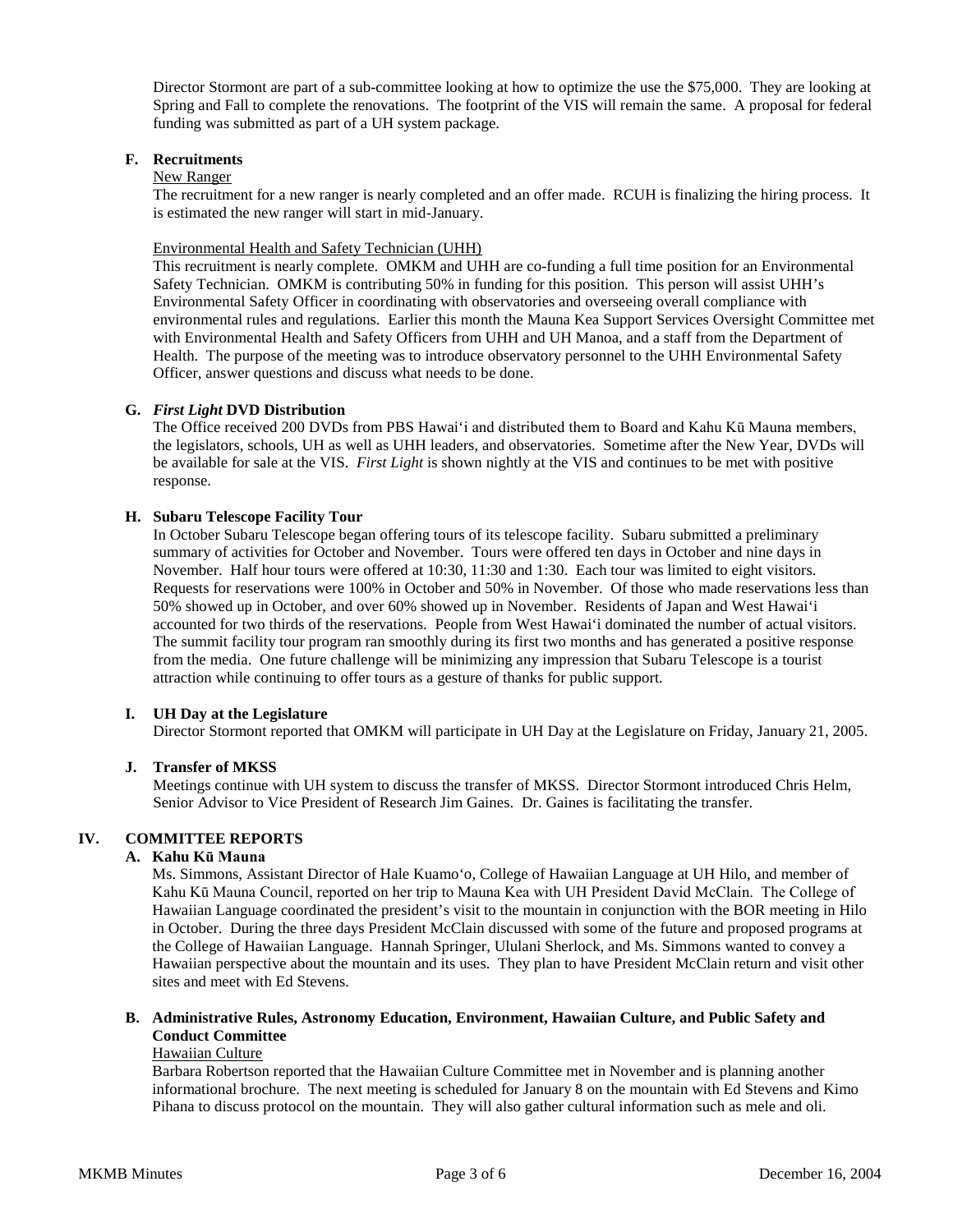Chair Pacheco asked if the committee had a chance to review the draft of the Guide Book. Director Stormont responded saying some of the reviewers are members of Kahu Kū Mauna Council and the Hawaiian Culture Committee. He could not recall the exact names, but would check and let Chair Pacheco know.

### Committees

Ron Terry stated that the Environment Committee has not met since March 2002 and asked to revive that committee. He agreed to spearhead the committee.

Mr. Taniguchi and Chair Pacheco agreed that the Executive Committee should reassess all of the committees. Director Stormont suggested having an executive committee meeting in early January.

## **V. OLD BUSINESS**

### **A. UH Fined for Non-Compliance of Conservation District Use Permits (CDUP)**

The weather tower at Subaru was removed and IfA will be submitting an application to install the tower on a permanent basis. A site plan approval was submitted to DLNR to leave the collar around a seepage pit cover in place. The weather tower on the JCMT site was also removed. All violations have been rectified.

Dr. McLaren stated that six of the nine violations were fixed by the time the \$20,000 fine was paid. The site plan was approved for Subaru to leave the collar around the seepage pit cover. JCMT's weather tower was removed and the parabolic antennas were taken down. DLNR acknowledged the violations were rectified and received payment of the fine. DLNR is expecting IfA to apply to restore Subaru's weather tower and the parabolic antennas on the ground adjacent to JCMT.

### **B. Protocol Project**

At the last meeting, the Office was directed to follow up on the protocol project. Director Stormont apologized to the Board explaining that he did not have a chance to follow up on this. He reaffirmed he will get it done and report back to the Board at its January meeting.

### **VI. NEW BUSINESS**

**A. Project Status Designation for Gemini Observatory's Request to Install a Seeing Monitor to the Exterior of its Observatory Building**

Gemini Observatory submitted a request to install a seeing monitor on its telescope enclosure building.

# PROJECT SUMMARY

#### 1. Background

- Seeing conditions trigger different observing programs over the course of the evening.
- Gemini uses a queue method for scheduling telescope time for numerous observation program requests. This method provides an efficient and optimal means for matching weather and seeing conditions with requests.
- Currently Gemini's seeing measurements are made intermittently from various imaging instruments mounted on its telescope.
- A seeing monitor that provides continuous seeing data will lead to significant improvements in Gemini's queue based observations.

#### 2. Purpose

- Provide a means for obtaining real time seeing measurements used in preprogramming observation schedules.
- Maximize the scientific output of the observatory.
- Share weather and seeing data with all observatories on the summit.
- 3. Description of Seeing Monitor
	- Monitor will consist of a platform and a clamshell style retractable dome.
	- The dome enclosure will house a small commercial telescope and electronics. The enclosure is approximately 1 X 1 X 2 meters
- 4. Proposed Activities
	- Seeing monitor will be located on the side of the telescope building, adjacent to the emergency escape stairway.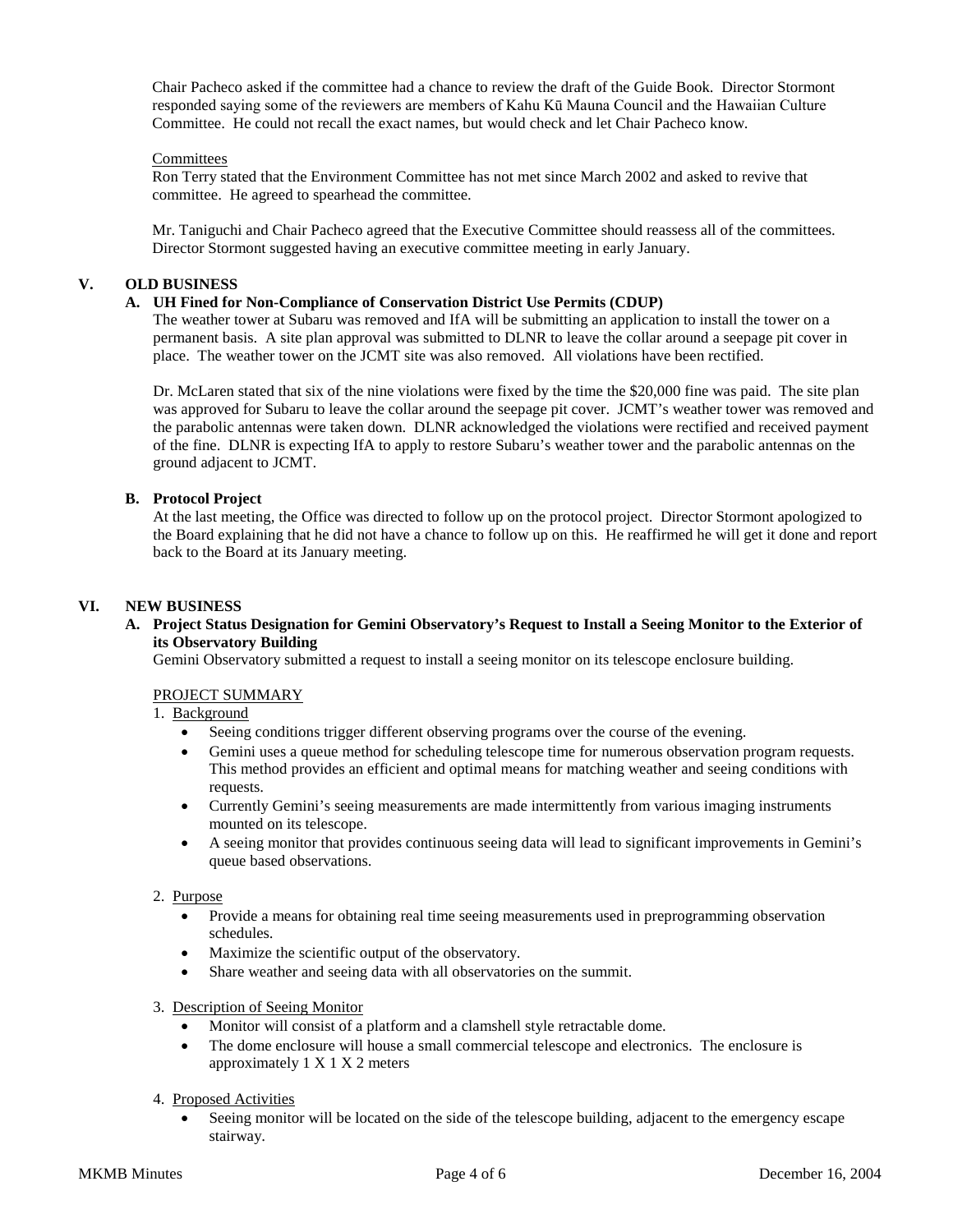- Structure will be mounted using steel beams attached to the stairwell.
- The structure will be about 10 m above the ground. No excavation will be required.
- Installation is proposed for January 2005.

### 5. Construction Activity

- Seeing monitor is being built in Chile.
- Gemini will notify OMKM one (1) week in advance of the installation.
- Installation will take about 5 days.
- It will require  $2 3$  Gemini personnel.
- Only hand tools will be used. It is not likely there will be a need for a crane or other heavy equipment to lift materials or the dome structure.
- Following the installation, another 1-2 weeks of equipment testing will be required before the seeing monitor is fully operational.

#### 6. Mitigation Measures

- Gemini staff will ensure no loose tools or equipment will be left on the job site at the end of each day.
- In the event of windy conditions special precautions will be taken to keep debris from being blown away from the job site.
- At the completion of the project, the Contractor shall remove all trash from the site and dispose of it appropriately.

#### DLNR Permit

Pursuant to Hawai'i Administrative Rules (HAR) §13-5-22 "construction or placement of structures accessory to existing facilities as identified in the exempt classes established in §11-200-8" do not require a permit from DLNR. The "construction or placement of minor structures accessory to existing facilities" is an exempt activity under HAR §11-200-8.

#### OMKM Recommendations:

- 1. Based on the following, OMKM recommends this project be classified insignificant:
	- − The proposed installation will not significantly alter the exterior appearance or structure of the existing facility.
	- − The impact to immediate surroundings and summit region is negligible.
- 2. If this project is classified insignificant, OMKM recommends Gemini Observatory be allowed to proceed with the project.

#### **Conditions**

OMKM recommends Gemini:

- 1. Notify OMKM when it will commence summit construction activities.
- 2. Adhere to the mitigation measures described in its proposal.
- 3. Allow OMKM rangers to visit and monitor construction activities.
- 4. Notify OMKM upon completion of the project.
- 5. Gemini personnel must contact OMKM and coordinate the inspection of crates and/or boxes containing the seeing monitor assembly. Inspection and elimination of alien arthropods or other alien species must take place before the assembly is transported to the summit.

#### Action

It was moved by Barry Taniguchi and seconded by Arthur Hoke to adopt OMKM's recommendations to classify this project insignificant and allow Gemini to proceed under OMKM's conditions. It was noted for the record by Dr. Kennedy that he has recused himself from voting on the motion since he has an affiliation with Gemini Telescope. Dr. Kennedy stated for the record, in his opinion, this type of request falls within the scope of similar requests brought previously before the Board. The motion was carried unanimously.

Doug Simons, of Gemini, was introduced. Dr. Simons acknowledged the Board and thanked the Office for doing a nice job of summarizing the project.